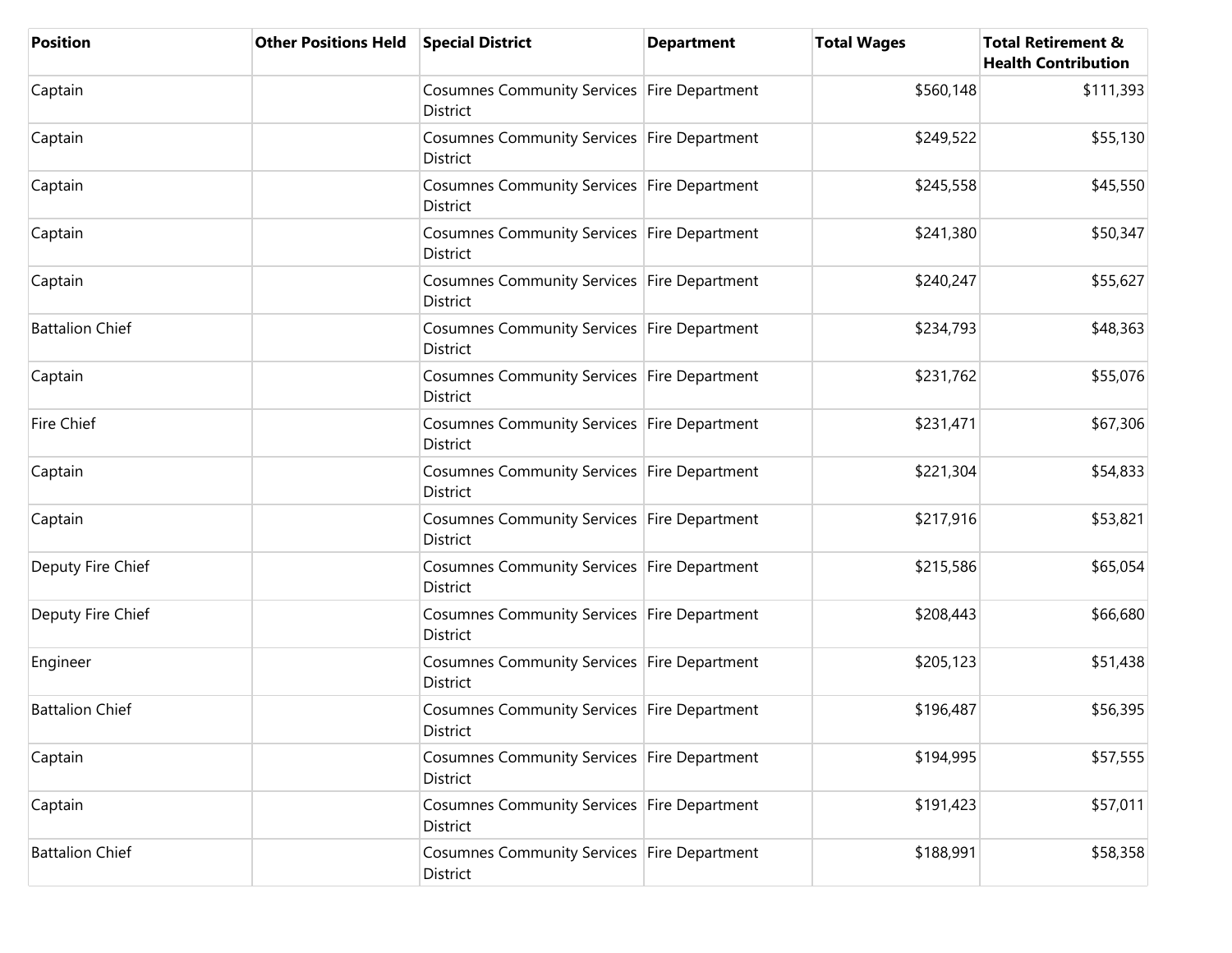| Captain                | Cosumnes Community Services Fire Department<br>District | \$188,937 | \$57,998 |
|------------------------|---------------------------------------------------------|-----------|----------|
| Engineer               | Cosumnes Community Services Fire Department<br>District | \$187,990 | \$33,507 |
| Captain                | Cosumnes Community Services Fire Department<br>District | \$187,682 | \$55,493 |
| Engineer               | Cosumnes Community Services Fire Department<br>District | \$186,859 | \$54,472 |
| Captain                | Cosumnes Community Services Fire Department<br>District | \$186,372 | \$56,695 |
| <b>Battalion Chief</b> | Cosumnes Community Services Fire Department<br>District | \$180,657 | \$54,367 |
| Engineer               | Cosumnes Community Services Fire Department<br>District | \$178,082 | \$52,044 |
| Captain                | Cosumnes Community Services Fire Department<br>District | \$177,867 | \$55,496 |
| Firefighter            | Cosumnes Community Services Fire Department<br>District | \$173,699 | \$47,241 |
| Captain                | Cosumnes Community Services Fire Department<br>District | \$172,807 | \$46,836 |
| Captain                | Cosumnes Community Services Fire Department<br>District | \$172,787 | \$55,795 |
| Captain                | Cosumnes Community Services Fire Department<br>District | \$172,039 | \$53,742 |
| Engineer               | Cosumnes Community Services Fire Department<br>District | \$170,361 | \$53,011 |
| Engineer               | Cosumnes Community Services Fire Department<br>District | \$168,043 | \$52,334 |
| Captain                | Cosumnes Community Services Fire Department<br>District | \$167,281 | \$55,658 |
| <b>Battalion Chief</b> | Cosumnes Community Services Fire Department<br>District | \$165,641 | \$60,570 |
| Firefighter/Paramedic  | Cosumnes Community Services Fire Department<br>District | \$165,397 | \$50,684 |
| Captain                | Cosumnes Community Services Fire Department<br>District | \$165,244 | \$41,193 |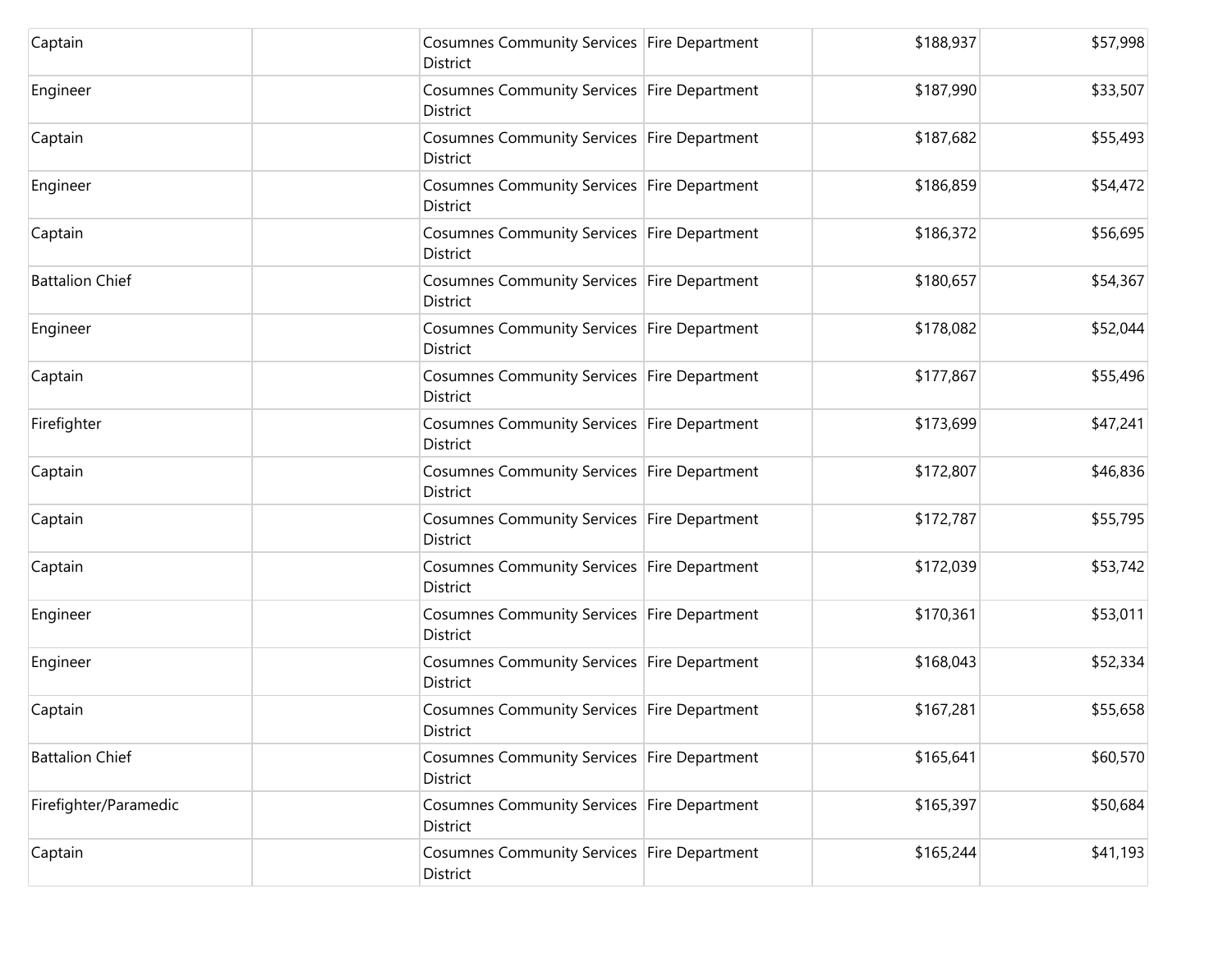| Engineer              | Cosumnes Community Services Fire Department<br>District        | \$165,175 | \$52,170 |
|-----------------------|----------------------------------------------------------------|-----------|----------|
| Firefighter/Paramedic | Cosumnes Community Services Fire Department<br>District        | \$165,174 | \$47,156 |
| Engineer              | Cosumnes Community Services Fire Department<br>District        | \$164,492 | \$50,754 |
| Captain               | Cosumnes Community Services Fire Department<br>District        | \$163,847 | \$54,544 |
| Firefighter/Paramedic | Cosumnes Community Services Fire Department<br>District        | \$162,052 | \$49,700 |
| Captain               | Cosumnes Community Services Fire Department<br>District        | \$160,750 | \$54,713 |
| Fire Marshal          | Cosumnes Community Services Fire Department<br><b>District</b> | \$159,729 | \$1,713  |
| Firefighter           | Cosumnes Community Services Fire Department<br>District        | \$159,708 | \$47,020 |
| Captain               | Cosumnes Community Services Fire Department<br>District        | \$157,340 | \$54,296 |
| Engineer              | Cosumnes Community Services Fire Department<br>District        | \$157,127 | \$52,051 |
| Firefighter/Paramedic | Cosumnes Community Services Fire Department<br>District        | \$156,810 | \$48,672 |
| Firefighter           | Cosumnes Community Services Fire Department<br>District        | \$155,079 | \$33,822 |
| Firefighter           | Cosumnes Community Services Fire Department<br>District        | \$154,593 | \$50,193 |
| Engineer              | Cosumnes Community Services Fire Department<br>District        | \$154,408 | \$42,956 |
| Firefighter           | Cosumnes Community Services Fire Department<br><b>District</b> | \$154,249 | \$48,445 |
| Engineer              | Cosumnes Community Services Fire Department<br>District        | \$153,595 | \$52,535 |
| Engineer              | Cosumnes Community Services Fire Department<br>District        | \$153,350 | \$52,050 |
| Captain               | Cosumnes Community Services Fire Department<br>District        | \$152,898 | \$54,893 |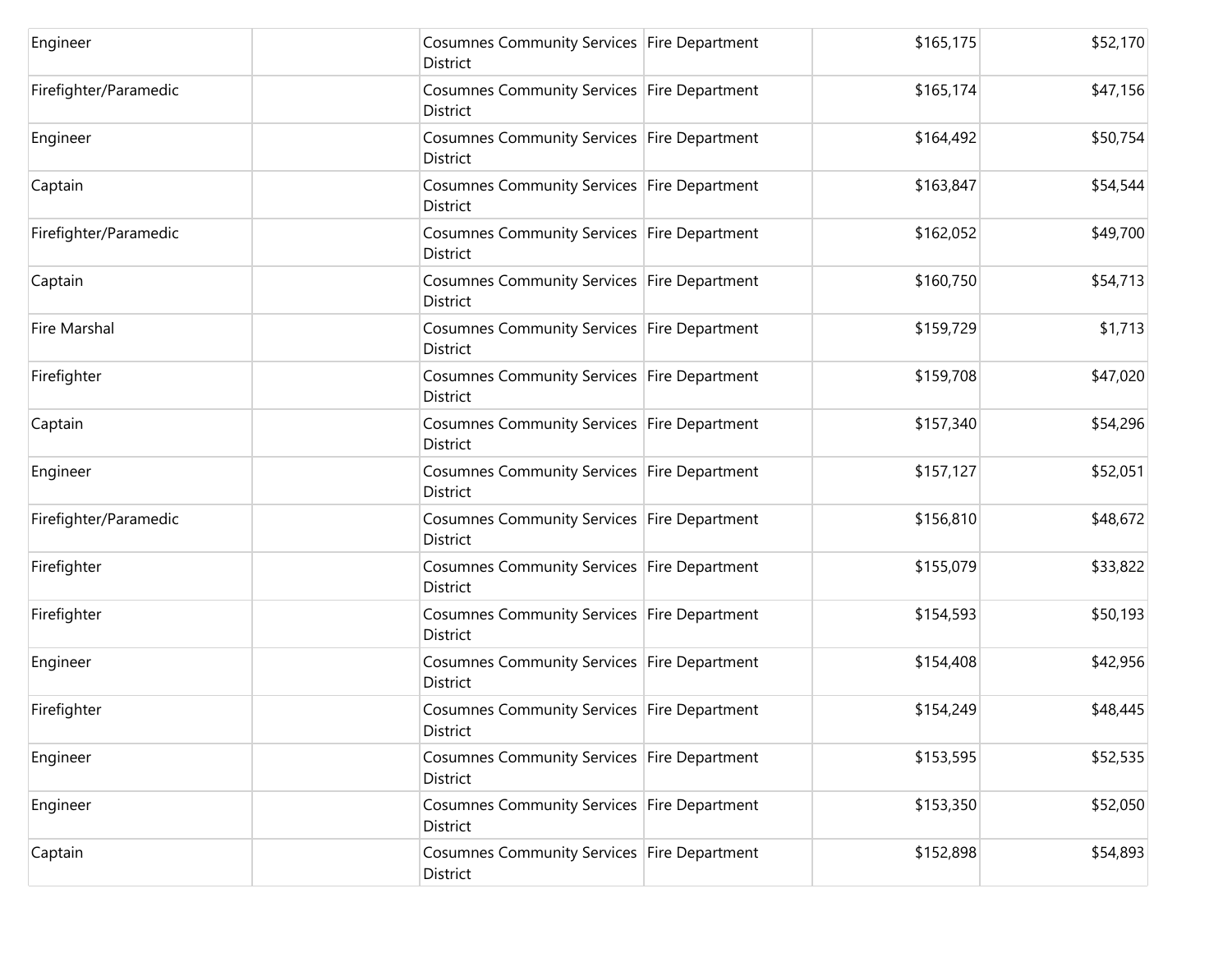| Firefighter/Paramedic | Cosumnes Community Services Fire Department<br>District        | \$152,358 | \$48,659 |
|-----------------------|----------------------------------------------------------------|-----------|----------|
| Engineer              | Cosumnes Community Services Fire Department<br><b>District</b> | \$151,788 | \$52,610 |
| Firefighter/Paramedic | Cosumnes Community Services Fire Department<br>District        | \$150,651 | \$49,803 |
| Engineer              | Cosumnes Community Services Fire Department<br>District        | \$150,216 | \$49,144 |
| Engineer              | Cosumnes Community Services   Fire Department<br>District      | \$149,223 | \$53,032 |
| Firefighter/Paramedic | Cosumnes Community Services Fire Department<br>District        | \$148,379 | \$49,954 |
| Captain               | Cosumnes Community Services Fire Department<br>District        | \$147,353 | \$56,559 |
| Firefighter           | Cosumnes Community Services Fire Department<br>District        | \$146,365 | \$49,603 |
| Captain               | Cosumnes Community Services Fire Department<br>District        | \$145,603 | \$53,610 |
| Firefighter/Paramedic | Cosumnes Community Services Fire Department<br>District        | \$145,580 | \$48,698 |
| Firefighter           | Cosumnes Community Services Fire Department<br>District        | \$145,166 | \$49,791 |
| Captain               | Cosumnes Community Services Fire Department<br>District        | \$144,477 | \$58,320 |
| Engineer              | Cosumnes Community Services Fire Department<br>District        | \$143,093 | \$51,195 |
| Captain               | Cosumnes Community Services Fire Department<br>District        | \$141,668 | \$54,797 |
| Captain               | Cosumnes Community Services Fire Department<br>District        | \$140,370 | \$53,445 |
| Engineer              | Cosumnes Community Services Fire Department<br>District        | \$140,252 | \$52,414 |
| Firefighter           | Cosumnes Community Services Fire Department<br>District        | \$139,859 | \$49,243 |
| Firefighter/Paramedic | Cosumnes Community Services Fire Department<br>District        | \$139,550 | \$49,134 |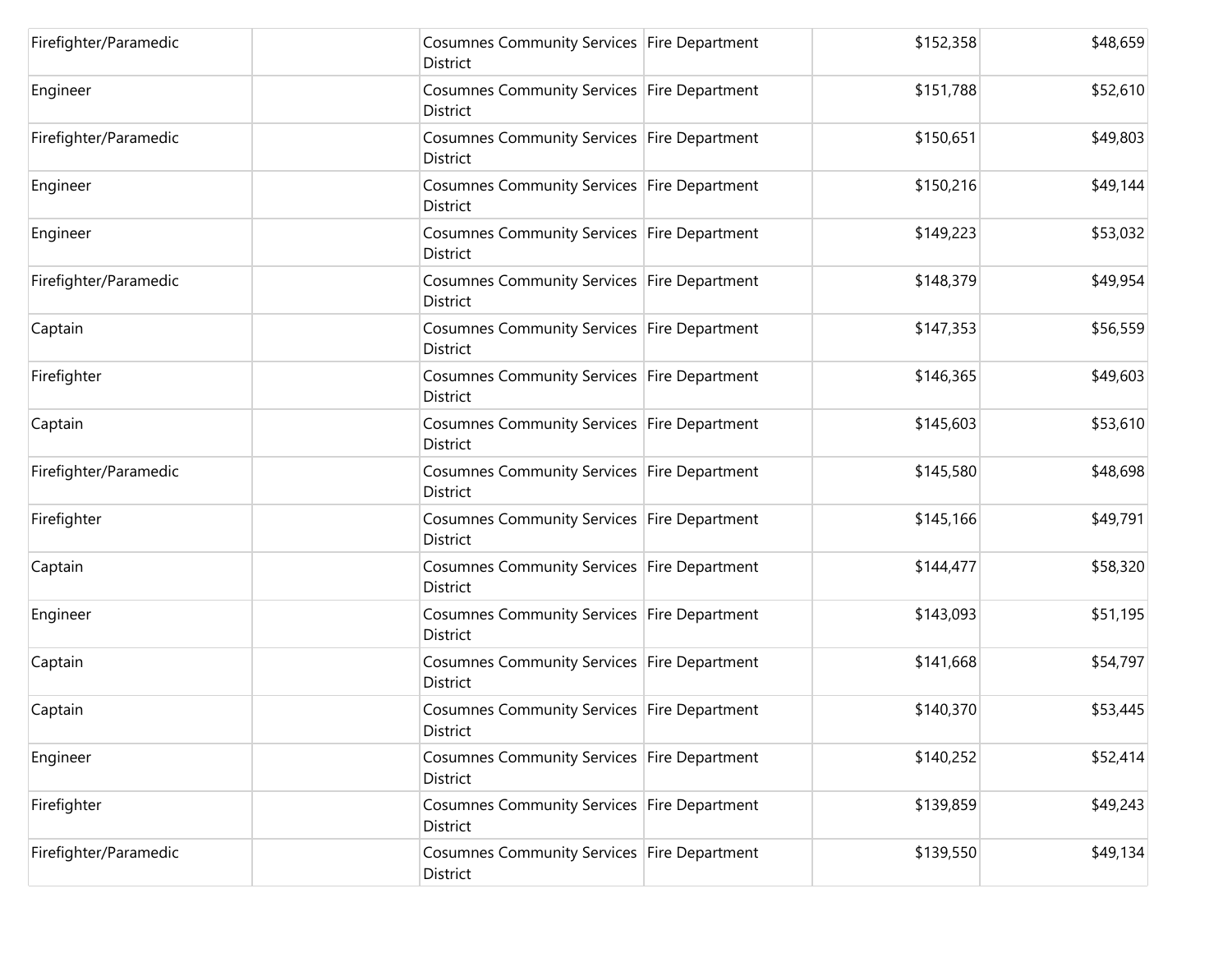| Firefighter           | Cosumnes Community Services Fire Department<br>District        | \$138,239 | \$48,786 |
|-----------------------|----------------------------------------------------------------|-----------|----------|
| Captain               | Cosumnes Community Services Fire Department<br>District        | \$136,120 | \$47,301 |
| Firefighter           | Cosumnes Community Services Fire Department<br>District        | \$135,664 | \$48,247 |
| Firefighter           | Cosumnes Community Services Fire Department<br>District        | \$133,796 | \$48,909 |
| Firefighter           | Cosumnes Community Services Fire Department<br>District        | \$132,289 | \$47,817 |
| Engineer              | Cosumnes Community Services Fire Department<br>District        | \$132,047 | \$51,968 |
| Engineer              | Cosumnes Community Services Fire Department<br><b>District</b> | \$131,837 | \$49,832 |
| Firefighter/Paramedic | Cosumnes Community Services Fire Department<br>District        | \$130,918 | \$48,859 |
| Firefighter           | Cosumnes Community Services Fire Department<br>District        | \$126,826 | \$49,066 |
| Firefighter/Paramedic | Cosumnes Community Services Fire Department<br>District        | \$126,719 | \$45,790 |
| Firefighter/Paramedic | Cosumnes Community Services Fire Department<br>District        | \$126,410 | \$49,882 |
| Firefighter/Paramedic | Cosumnes Community Services Fire Department<br>District        | \$126,026 | \$48,546 |
| Firefighter           | Cosumnes Community Services Fire Department<br>District        | \$125,883 | \$48,445 |
| Firefighter           | Cosumnes Community Services Fire Department<br>District        | \$125,883 | \$48,552 |
| Firefighter/Paramedic | Cosumnes Community Services Fire Department<br>District        | \$125,442 | \$47,922 |
| Firefighter/Paramedic | Cosumnes Community Services Fire Department<br>District        | \$123,425 | \$49,070 |
| Firefighter           | Cosumnes Community Services Fire Department<br>District        | \$123,030 | \$47,461 |
| Firefighter           | Cosumnes Community Services Fire Department<br>District        | \$123,000 | \$21,432 |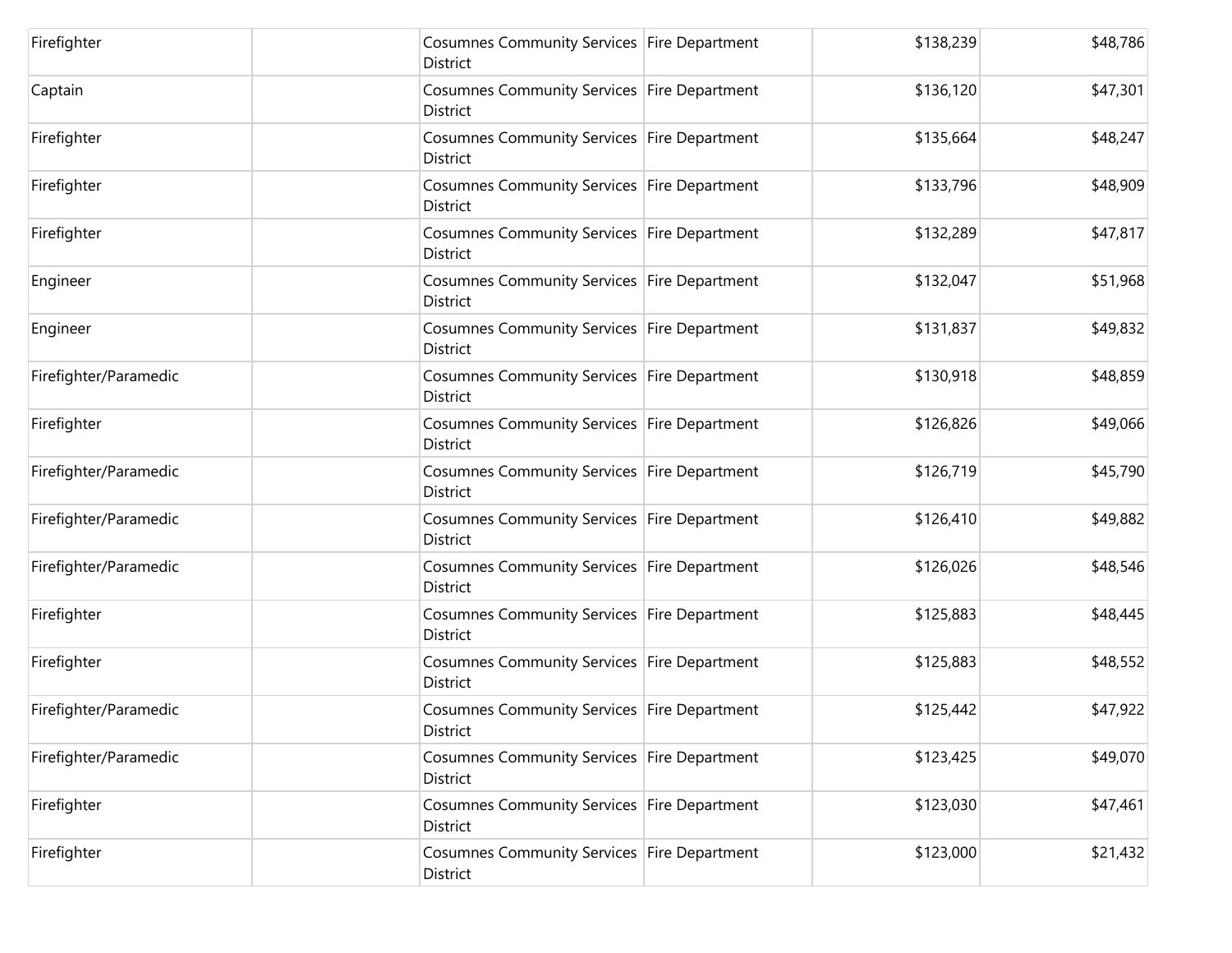| Captain               | Cosumnes Community Services Fire Department<br>District | \$122,795 | \$50,764 |
|-----------------------|---------------------------------------------------------|-----------|----------|
| Firefighter           | Cosumnes Community Services Fire Department<br>District | \$122,401 | \$46,252 |
| Firefighter/Paramedic | Cosumnes Community Services Fire Department<br>District | \$122,100 | \$32,161 |
| Firefighter/Paramedic | Cosumnes Community Services Fire Department<br>District | \$119,998 | \$47,864 |
| Firefighter           | Cosumnes Community Services Fire Department<br>District | \$119,317 | \$48,441 |
| Engineer              | Cosumnes Community Services Fire Department<br>District | \$119,010 | \$49,269 |
| Firefighter           | Cosumnes Community Services Fire Department<br>District | \$118,985 | \$47,813 |
| Engineer              | Cosumnes Community Services Fire Department<br>District | \$118,923 | \$48,194 |
| Firefighter/Paramedic | Cosumnes Community Services Fire Department<br>District | \$118,474 | \$32,161 |
| Firefighter           | Cosumnes Community Services Fire Department<br>District | \$117,626 | \$47,806 |
| Firefighter           | Cosumnes Community Services Fire Department<br>District | \$117,044 | \$48,189 |
| Engineer              | Cosumnes Community Services Fire Department<br>District | \$115,743 | \$40,997 |
| Firefighter/Paramedic | Cosumnes Community Services Fire Department<br>District | \$115,030 | \$50,091 |
| Engineer              | Cosumnes Community Services Fire Department<br>District | \$113,738 | \$47,746 |
| Firefighter/Paramedic | Cosumnes Community Services Fire Department<br>District | \$112,753 | \$31,444 |
| Firefighter           | Cosumnes Community Services Fire Department<br>District | \$112,284 | \$39,994 |
| Engineer              | Cosumnes Community Services Fire Department<br>District | \$111,343 | \$48,040 |
| Engineer              | Cosumnes Community Services Fire Department<br>District | \$111,321 | \$49,045 |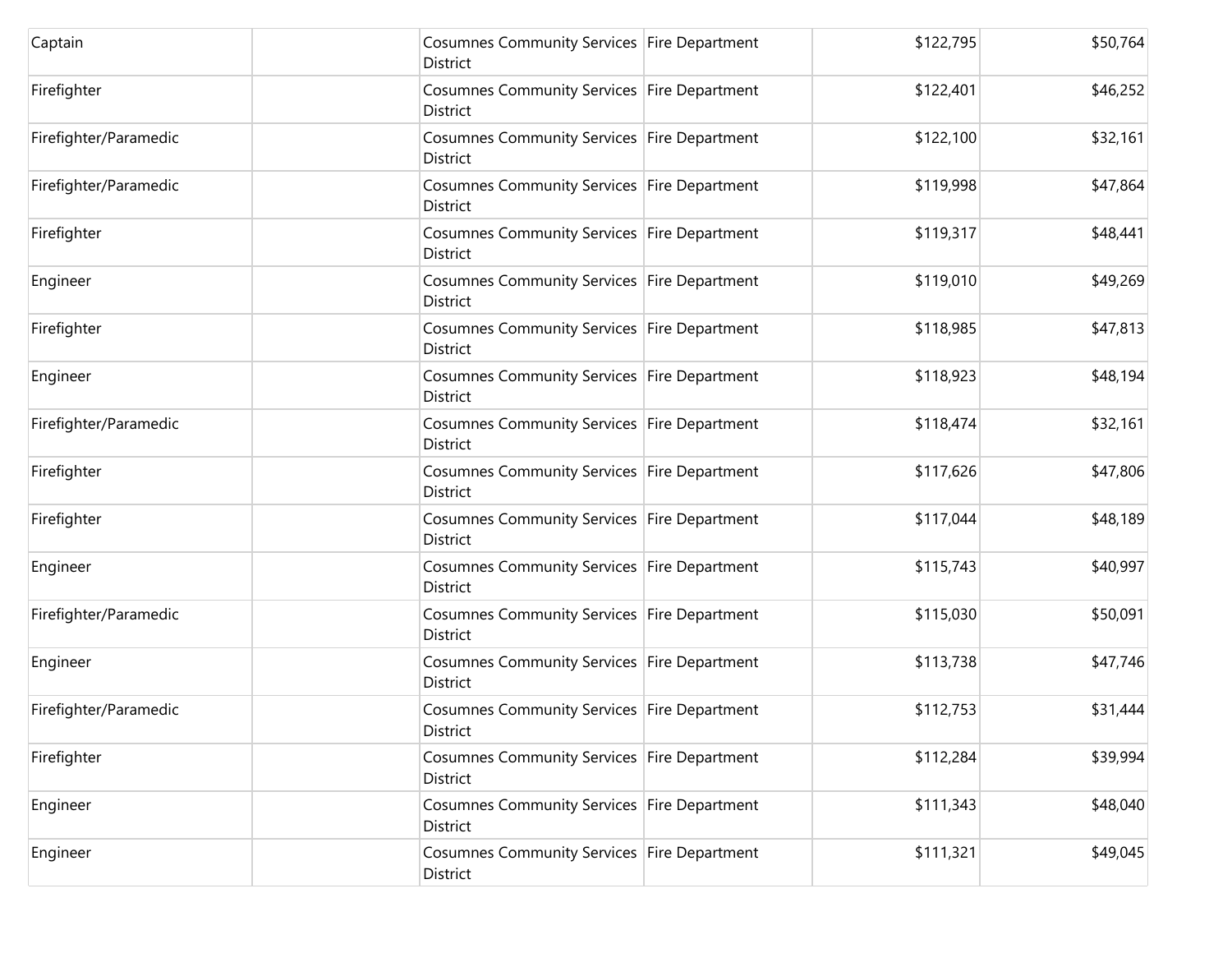| Firefighter                          | Cosumnes Community Services Fire Department<br>District        | \$110,375 | \$47,204 |
|--------------------------------------|----------------------------------------------------------------|-----------|----------|
| Firefighter/Paramedic                | Cosumnes Community Services   Fire Department<br>District      | \$109,918 | \$31,458 |
| Ems Performance & Dev<br>Coordinator | Cosumnes Community Services Fire Department<br>District        | \$109,784 | \$23,229 |
| Firefighter                          | Cosumnes Community Services Fire Department<br>District        | \$109,709 | \$47,406 |
| Firefighter                          | Cosumnes Community Services Fire Department<br>District        | \$109,523 | \$48,081 |
| Firefighter/Paramedic                | Cosumnes Community Services Fire Department<br>District        | \$109,044 | \$47,220 |
| Firefighter                          | Cosumnes Community Services Fire Department<br><b>District</b> | \$108,978 | \$46,826 |
| Firefighter/Paramedic                | Cosumnes Community Services Fire Department<br>District        | \$108,545 | \$46,292 |
| Firefighter                          | Cosumnes Community Services Fire Department<br>District        | \$108,357 | \$31,485 |
| Firefighter                          | Cosumnes Community Services Fire Department<br>District        | \$106,377 | \$48,284 |
| Captain                              | Cosumnes Community Services Fire Department<br>District        | \$106,272 | \$45,752 |
| Firefighter                          | Cosumnes Community Services Fire Department<br>District        | \$105,400 | \$46,652 |
| Firefighter                          | Cosumnes Community Services Fire Department<br>District        | \$104,413 | \$45,656 |
| Firefighter/Paramedic                | Cosumnes Community Services Fire Department<br><b>District</b> | \$104,392 | \$45,043 |
| Firefighter                          | Cosumnes Community Services Fire Department<br>District        | \$104,134 | \$47,970 |
| Firefighter                          | Cosumnes Community Services Fire Department<br>District        | \$103,455 | \$31,819 |
| Firefighter/Paramedic                | Cosumnes Community Services Fire Department<br>District        | \$103,323 | \$31,020 |
| Firefighter                          | Cosumnes Community Services Fire Department<br>District        | \$103,296 | \$46,886 |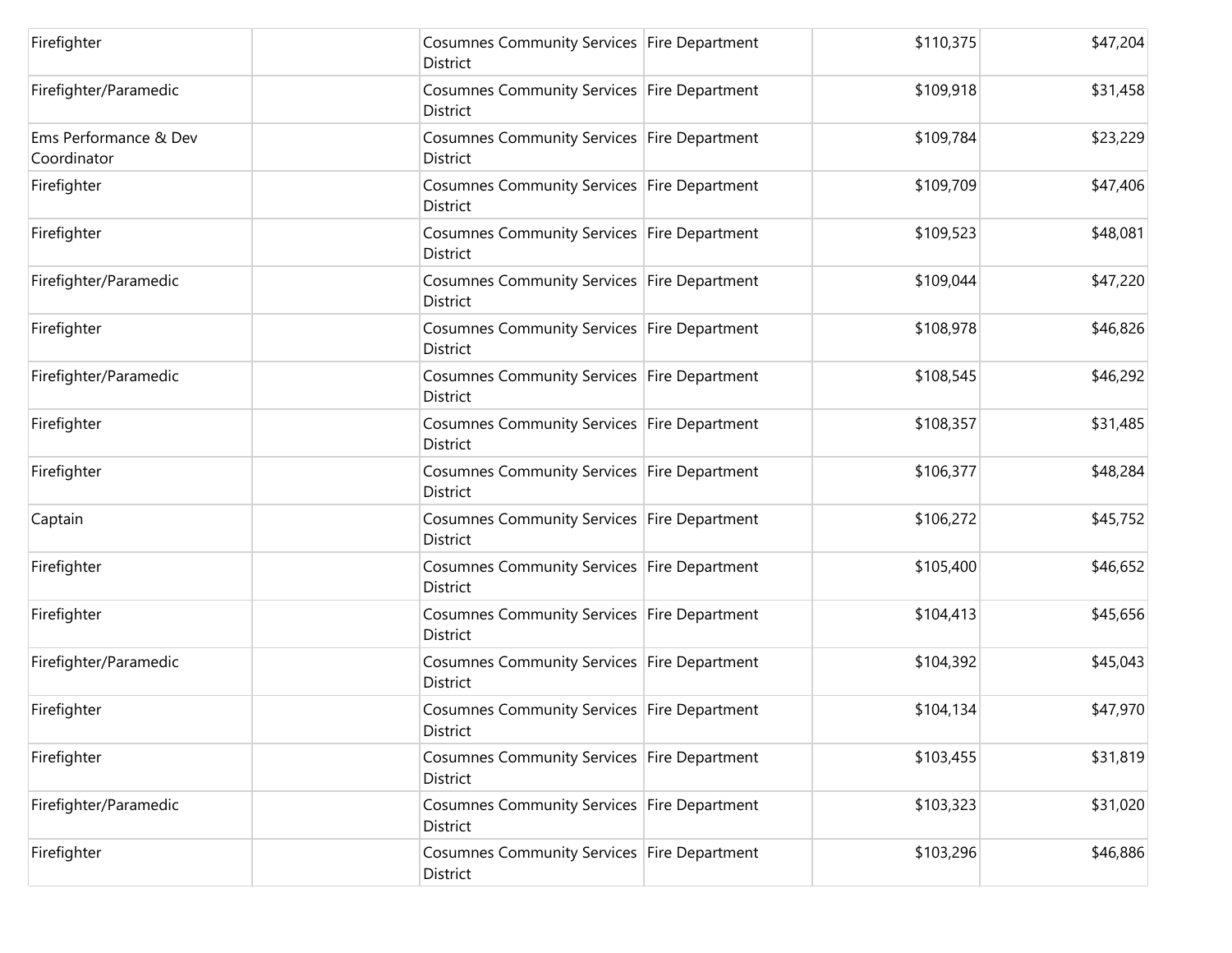| Firefighter            | Cosumnes Community Services Fire Department<br>District        | \$102,974 | \$21,432 |
|------------------------|----------------------------------------------------------------|-----------|----------|
| Firefighter/Paramedic  | Cosumnes Community Services Fire Department<br>District        | \$102,776 | \$38,427 |
| Firefighter/Paramedic  | Cosumnes Community Services Fire Department<br>District        | \$102,650 | \$47,433 |
| Firefighter/Paramedic  | Cosumnes Community Services Fire Department<br>District        | \$102,611 | \$46,325 |
| Firefighter/Paramedic  | Cosumnes Community Services Fire Department<br><b>District</b> | \$102,592 | \$46,147 |
| Firefighter/Paramedic  | Cosumnes Community Services Fire Department<br>District        | \$102,355 | \$31,358 |
| Firefighter/Paramedic  | Cosumnes Community Services Fire Department<br><b>District</b> | \$102,111 | \$45,388 |
| Firefighter/Paramedic  | Cosumnes Community Services Fire Department<br>District        | \$101,743 | \$39,084 |
| Firefighter            | Cosumnes Community Services Fire Department<br>District        | \$101,020 | \$45,823 |
| Firefighter/Paramedic  | Cosumnes Community Services Fire Department<br>District        | \$100,284 | \$38,800 |
| Firefighter            | Cosumnes Community Services Fire Department<br>District        | \$99,689  | \$48,859 |
| Fire Inspector II      | Cosumnes Community Services Fire Department<br>District        | \$99,574  | \$46,614 |
| Firefighter/Paramedic  | Cosumnes Community Services Fire Department<br>District        | \$99,006  | \$45,122 |
| Firefighter/Paramedic  | Cosumnes Community Services Fire Department<br><b>District</b> | \$97,997  | \$46,995 |
| Firefighter            | Cosumnes Community Services Fire Department<br>District        | \$96,388  | \$45,407 |
| <b>Battalion Chief</b> | Cosumnes Community Services Fire Department<br>District        | \$96,114  | \$54,891 |
| Firefighter            | Cosumnes Community Services Fire Department<br>District        | \$95,110  | \$46,999 |
| Firefighter/Paramedic  | Cosumnes Community Services Fire Department<br>District        | \$93,260  | \$44,594 |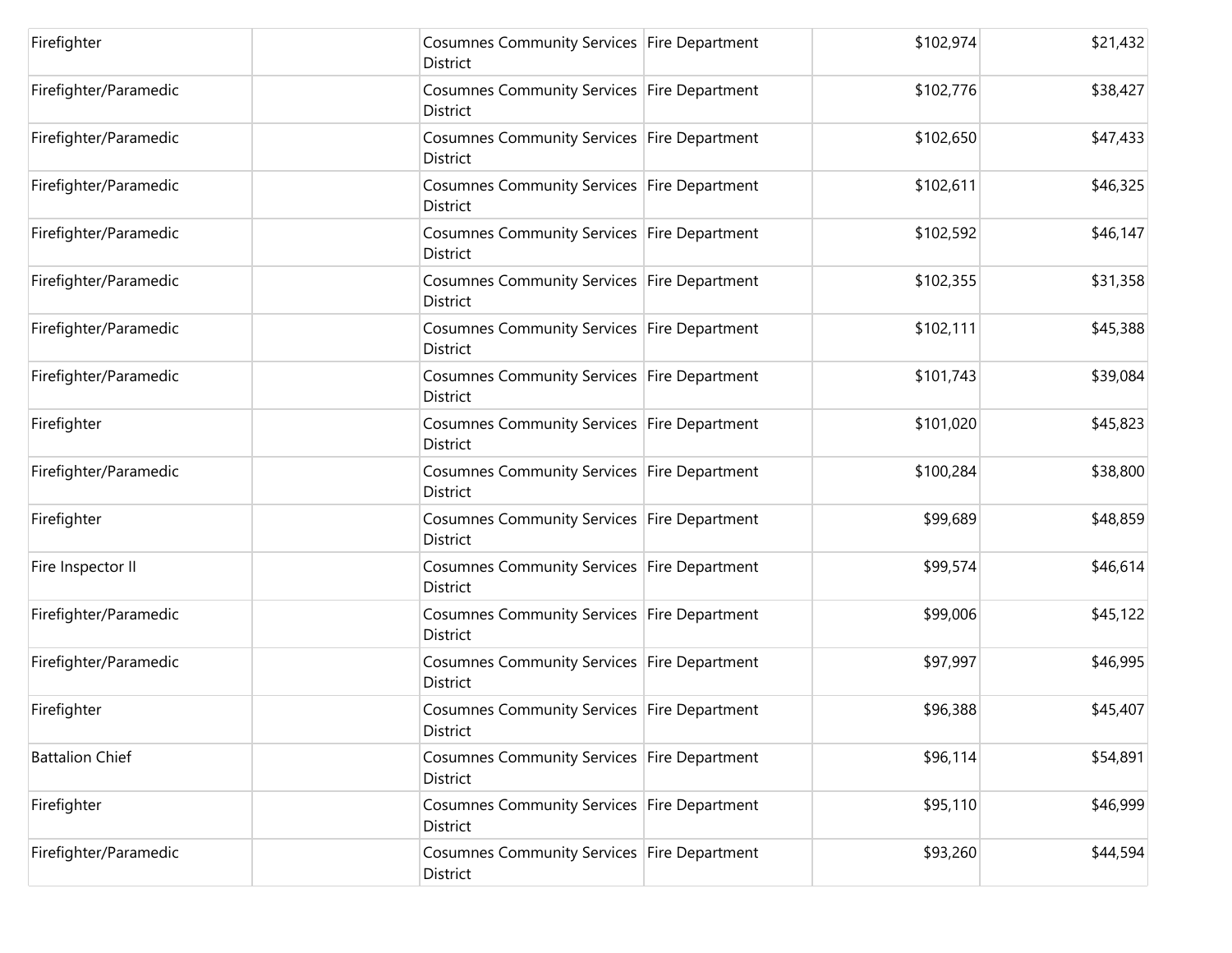| Senior Management Analyst       | Cosumnes Community Services Fire Department<br>District        | \$92,491 | \$12,619 |
|---------------------------------|----------------------------------------------------------------|----------|----------|
| Firefighter/Paramedic           | Cosumnes Community Services Fire Department<br><b>District</b> | \$90,995 | \$45,758 |
| Fire Inspector II               | Cosumnes Community Services Fire Department<br>District        | \$90,300 | \$44,389 |
| Fire Inspector II               | Cosumnes Community Services Fire Department<br>District        | \$88,303 | \$43,301 |
| Fire Inspector I                | Cosumnes Community Services Fire Department<br>District        | \$87,864 | \$29,137 |
| Firefighter                     | Cosumnes Community Services Fire Department<br>District        | \$86,574 | \$26,232 |
| <b>Assistant To Fire Chief</b>  | Cosumnes Community Services Fire Department<br>District        | \$85,958 | \$25,053 |
| Firefighter                     | Cosumnes Community Services Fire Department<br>District        | \$82,565 | \$24,644 |
| Firefighter                     | Cosumnes Community Services Fire Department<br><b>District</b> | \$82,121 | \$22,065 |
| Firefighter                     | Cosumnes Community Services Fire Department<br>District        | \$79,685 | \$24,790 |
| Firefighter                     | Cosumnes Community Services Fire Department<br>District        | \$79,626 | \$24,790 |
| Firefighter                     | Cosumnes Community Services Fire Department<br>District        | \$79,064 | \$21,432 |
| Firefighter                     | Cosumnes Community Services Fire Department<br>District        | \$78,342 | \$21,432 |
| Firefighter                     | Cosumnes Community Services Fire Department<br>District        | \$76,867 | \$24,790 |
| General Equipment Mechanic II   | Cosumnes Community Services Fire Department<br>District        | \$76,850 | \$31,071 |
| General Equipment Mechanic<br>Ш | Cosumnes Community Services Fire Department<br>District        | \$75,513 | \$25,471 |
| Firefighter/Paramedic           | Cosumnes Community Services Fire Department<br><b>District</b> | \$75,021 | \$38,183 |
| General Equipment Mechanic II   | Cosumnes Community Services Fire Department<br>District        | \$72,657 | \$25,135 |